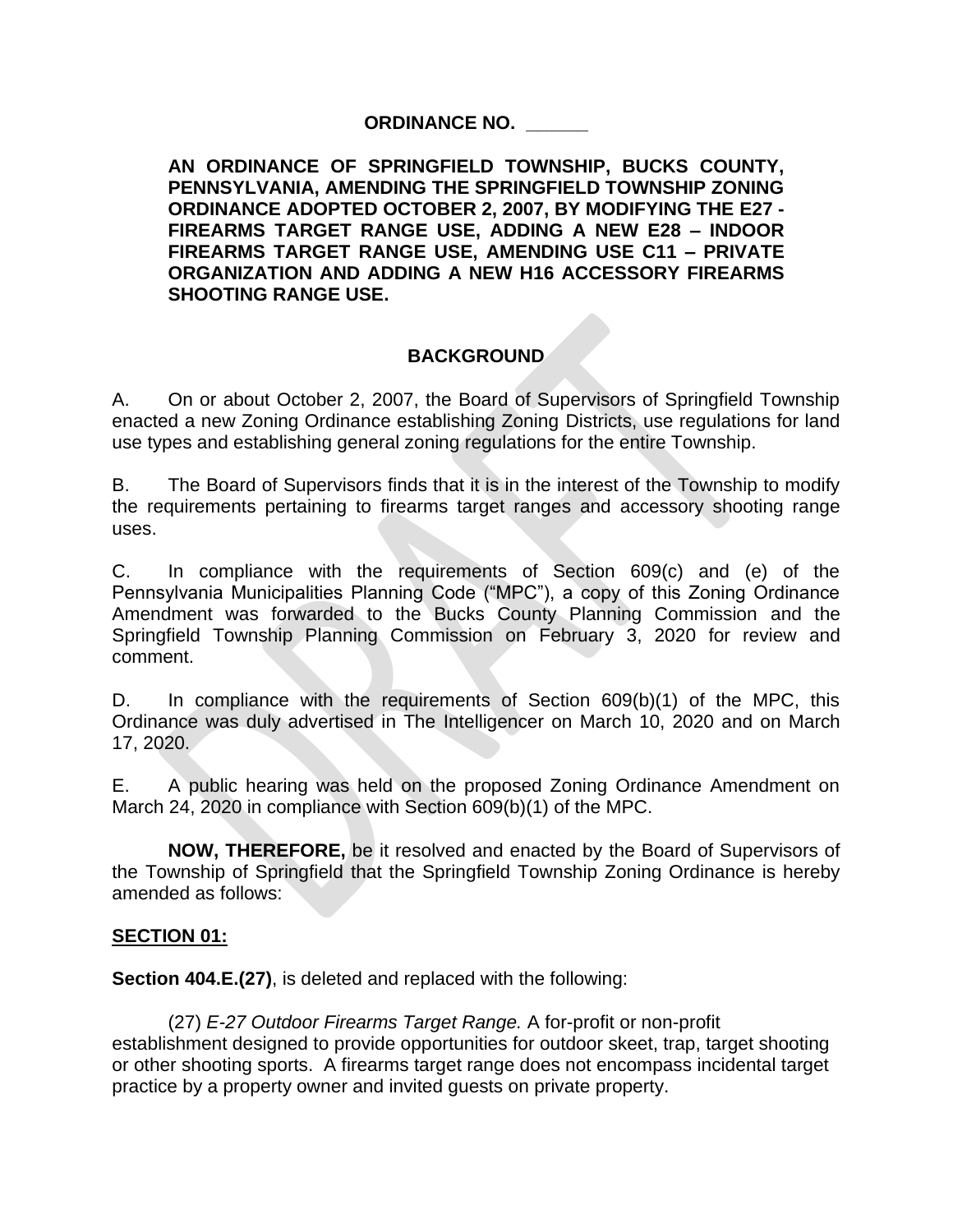(a) Outdoor shooting ranges shall be permitted by conditional use only in the PI, RR and AD Zoning District.

(b) For an outdoor shooting range, a minimum lot area of 25 acres shall be required. A minimum of one acre shall be required per shooting stall.

(c) No retail sales shall be conducted from the property without a proper permit for such.

(d) An outdoor range shall not be lighted for night use. Security lighting shall be permitted at the outdoor range.

(e) The hours of operation shall be determined by the Board of Supervisors at the time of the conditional use hearing.

(f) No alcoholic beverages may be sold or consumed on the property.

(g) The safety of adjoining properties shall be the primary consideration in the location of the firing range.

(h) No shooting range shall be permitted where the operation of which would constitute a public nuisance in accordance with Springfield Township Ordinances, this chapter, or any other applicable noise standards.

(i) Buffer plantings shall be provided along property lines of the range in accordance with section 503 of this chapter and township SALDO requirements. A type 4 buffer shall be installed along the rear of the target range beyond the targets. Additional buffers may be required at the direction of the Board of Supervisors.

(j) The perimeter of the property shall be posted clearly to warn persons regarding the activities on the property.

(k) Perimeter fencing and a gate shall be provided to restrict unauthorized access.

(l) Parking: No less than one off-street parking space for each employee plus 1 parking space for every two persons of total design capacity for the facility. Parking shall be buffered and screened in accordance with Section 503 and SALDO requirements.

(m) Owners of the shooting range shall abide by a range maintenance and clean up plan concerning lead mitigation and an end use plan. Owner shall post a bond or financial security in an amount determined by the Board of Supervisors during the conditional use hearing to remediate any site contamination revealed during the use or upon cessation of the operation.

(n) Owners shall obtain an independent assessment of the site at least once every five years at the owner's expense to demonstrate compliance with the lead mitigation plan. The results of the assessment shall be submitted to the Township.

(o) All firearms target ranges shall be designed by an architect or engineer licensed in the Commonwealth of Pennsylvania.

(p) Outdoor firearms target ranges shall not be located within 1,000 feet of a school, church or child care facility.

(q) All firearms target ranges shall be subject to the performance standards enumerated in Section 508 of this Ordinance. Ranges shall be designed to minimize off-site noise impacts.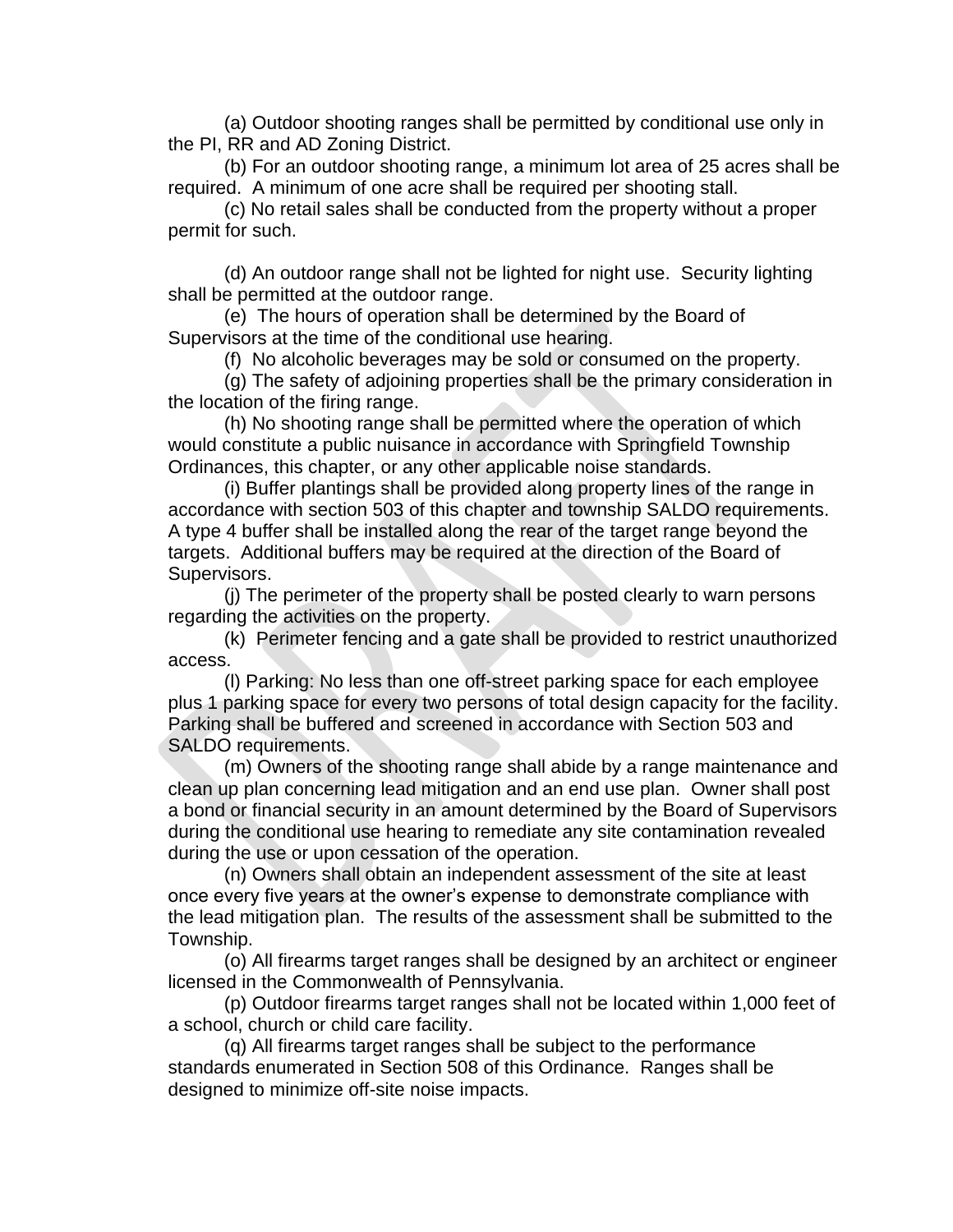(r) All outdoor target ranges shall be designed such that all projectile and shot shall fall within the property of the target range. Additionally, the siting f the outdoor target range shall be so that the shot fall area is not located over water bodies or wetlands.

(s) Spectator areas shall exist only behind the shooting line to prevent harm to observers.

(t) Restrooms for patrons shall be provided within an enclosed building.

#### **SECTION 02:**

**Section 404.E.(28)**, is added as follows:

(28) *E-28 Indoor Firearms Target Range.* A for-profit or non-profit establishment designed to provide opportunities for indoor target shooting or other shooting sports.

(a) Indoor shooting ranges shall be permitted by conditional use in all zoning districts.

(b) Indoor shooting ranges shall be designed so that projectiles cannot penetrate the walls, floor and to prevent ricochet or splatter injuries. Proper air ventilation systems shall be installed that meet OSHA standards.

(c) Walls and partitions shall be designed to stop all projectiles fired on the range by containing or redirecting bullets to a backstop.

(d) Floors, walls, backstops and ceilings must be able to contain the sound in addition to the bullet being fired and be made of an acceptable engineering standard.

(e) Firearm use shall be limited to a .50 caliber or less weapon.

(f) For an indoor shooting range, a minimum lot area of 3 acres shall be required.

(g) No retail sales shall be conducted from the property without a proper permit for such.

(h) The hours of operation shall be determined by the Board of Supervisors at the time of the conditional use hearing.

(i) No alcoholic beverages may be sold or consumed on the property.

(j) No shooting range shall be permitted where the operation of which would constitute a public nuisance in accordance with Springfield Township Ordinances, this chapter, or any other applicable noise standards.

(k) Buffer plantings shall be provided along property lines of the range in accordance with section 503 of this chapter and township SALDO requirements. Additional buffers may be required at the direction of the Board of Supervisors.

(l) The perimeter of the property shall be posted clearly to warn persons regarding the activities on the property.

(m) Parking: No less than one off-street parking space for each employee plus 1 parking space for every two persons of total design capacity for the facility. Parking shall be buffered and screened in accordance with Section 503 and SALDO requirements.

(n) All firearms target ranges shall be designed by an architect or engineer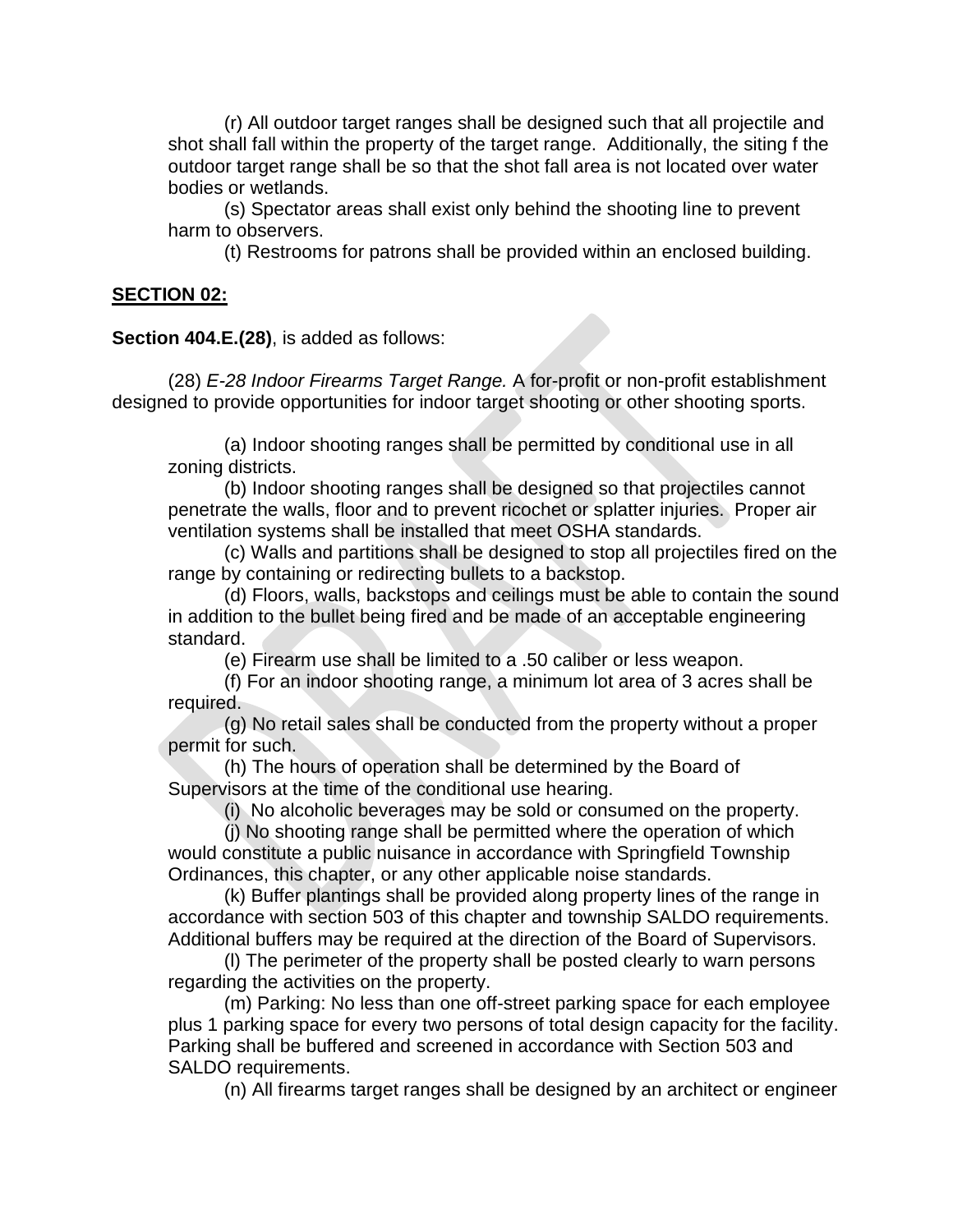licensed in the Commonwealth of Pennsylvania.

(o) All firearms target ranges shall be subject to the performance standards enumerated in Section 508 of this Ordinance. Ranges shall be designed to minimize off-site noise impacts.

(p) Spectator areas shall exist only behind the shooting line to prevent harm to observers.

(q) Restrooms for patrons shall be provided within an enclosed building.

## **SECTION 03:**

**Section 404.H.(16)**, is added as follows:

(16) *H-16 Accessory Firearms Target Range.* An outdoor skeet, trap, target shooting or other shooting sports range that is customarily incidental to and subordinate to a primary agricultural or residential use. The use shall only be conducted by the owner of the property or his or her invited guests. The hours of operation of an Accessory Firearms Target Range Use shall be the hours listed in the most recent edition of the Pennsylvania Game Commission Hunting and Trapping Digest. The hours of operation related to shooting ranges being utilized for law enforcement training purposes shall not be restricted.

|                                                   | <b>WS</b>      | <b>AD</b>   | <b>RP</b>    | <b>RR</b>    | <b>DD</b>    | <b>VC</b>    | <b>VR</b>    | <b>HC</b>   | PI |
|---------------------------------------------------|----------------|-------------|--------------|--------------|--------------|--------------|--------------|-------------|----|
|                                                   |                |             |              |              |              |              |              |             |    |
| E-26 Motor<br><b>Vehicle Racetrack</b>            | N              | N           | N            | N            | N            | $\mathsf{N}$ | $\mathsf{N}$ | N           | C  |
| E-27 Outdoor<br><b>Firearms Target</b><br>Range   | N              | C           | Ń            | $\mathsf{C}$ | N            | N            | N            | N           | C  |
| E-28 Indoor<br><b>Firearms Target</b><br>Range    | $\overline{C}$ | $\mathsf C$ | $\mathsf{C}$ | $\mathsf{C}$ | $\mathsf{C}$ | C            | $\mathsf C$  | $\mathsf C$ | C  |
| * * *                                             |                |             |              |              |              |              |              |             |    |
| H-16 Accessory<br><b>Firearms Target</b><br>Range | P              | P           | P            | P            | P            | P            | P            | P           | P  |

## **SECTION 4:** Appendix A – Uses by Zoning District Summary is hereby amended, as follows: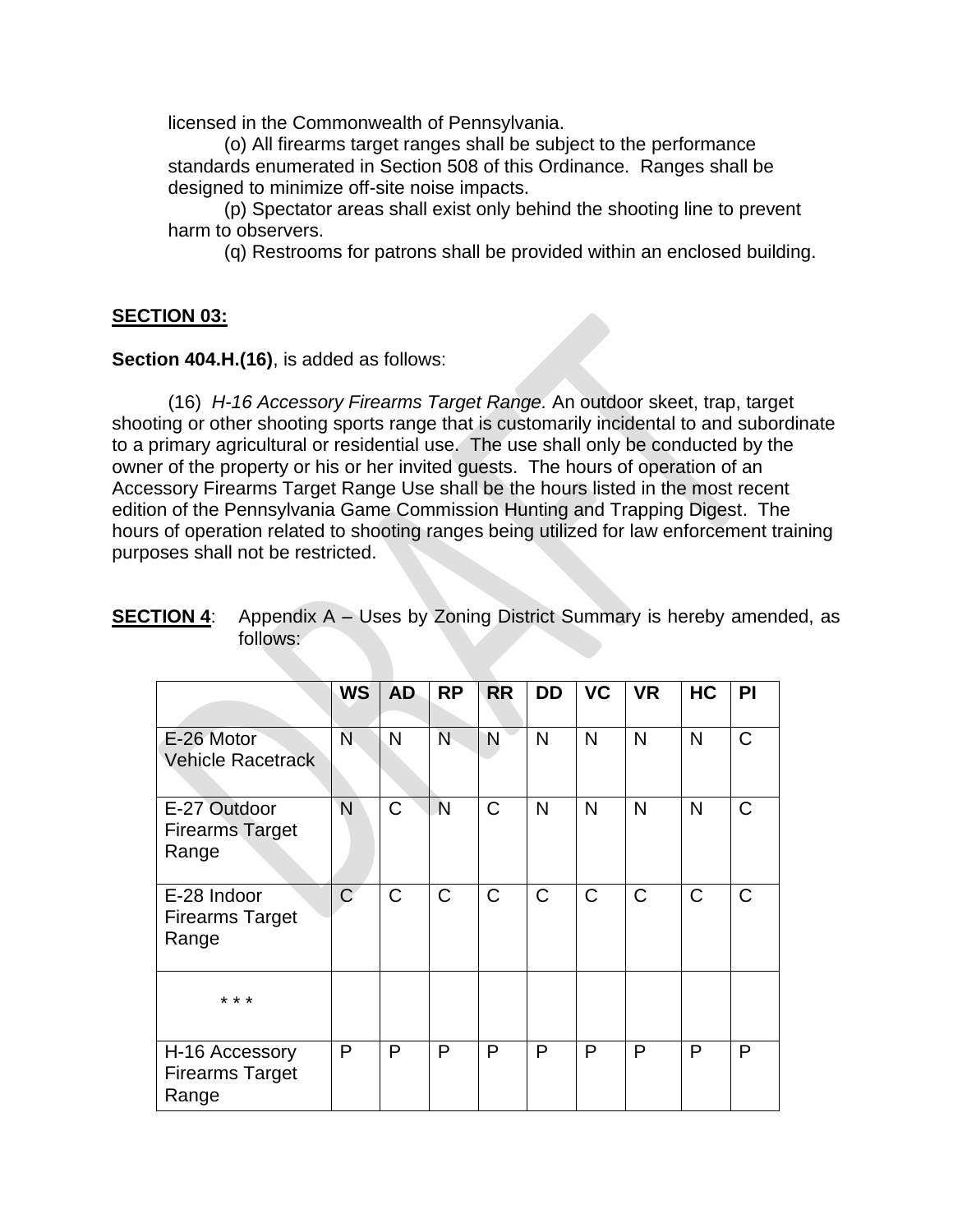## **SECTION 05:**

**Section 404.C.(11)**, is deleted and replaced with the following:

(11) *C-11 Private Organization*. A private club is a nonprofit association supported by dues or fees imposed on a uniform basis upon all members and paid at least in part for membership status rather than for periodic use of the club's facilities; includes, but is not limited to, fraternal, school, athletic, or other associations, with rules, bylaws, charter, or local or national affiliation and is based on membership of persons with common interests, pursuits, or purposes and is subject to the following additional provisions:

 (a) The use of each building shall be primarily for bona fide members and their authorized guests.

 (b) Outdoor play areas shall be sufficiently screened and isolated so as to provide a buffer to adjacent residences from inappropriate noise, light and other disturbances. See § [503.](http://library.amlegal.com/nxt/gateway.dll?f=jumplink$jumplink_x=Advanced$jumplink_vpc=first$jumplink_xsl=querylink.xsl$jumplink_sel=title;path;content-type;home-title;item-bookmark$jumplink_d=pennsylvania(springfieldtwp_pa)$jumplink_q=%5bfield%20folio-destination-name:)

 (c) In residential districts, any Use C-11 shall be limited to homeowner associations, neighborhood associations and similar organizations that do not provide dining services or the sale of alcohol as part of their regular activities, unless such a club conducted such activities prior to the adoption of this Ordinance.

 (d) The use shall not include a tavern, restaurant or vehicle racetrack, unless the requirements for that use are also met.

(e) An outdoor firearms target range shall only be allowed if the club includes a minimum lot area of 25 acres, or if the firearms target range existed lawfully prior to the adoption of this Ordinance or if the firearms target range is allowed by other provisions of this Ordinance.

No exterior lighting is permitted on firearms target ranges with the exception of lighting necessary for security.

 (g) Parking–no less than one off-street parking space for every five members of total design capacity of the facility or at least one off-street parking space for each 50 square feet of floor area used or intended to be used for service to customers, patrons, guests, or members, whichever requires the greater number of off-street parking spaces, plus one additional space for each employee.

(h) Firearms target ranges shall require conditional use approval.

 (i) Where the C-11 use is permitted by special exception or conditional use approval, the Board may require limits on hours of operation and lighting, which may be more restrictive than is provided in this subsection.

## **SECTION 06**:

**Section 601.A.(1)** shall be amended to include the following: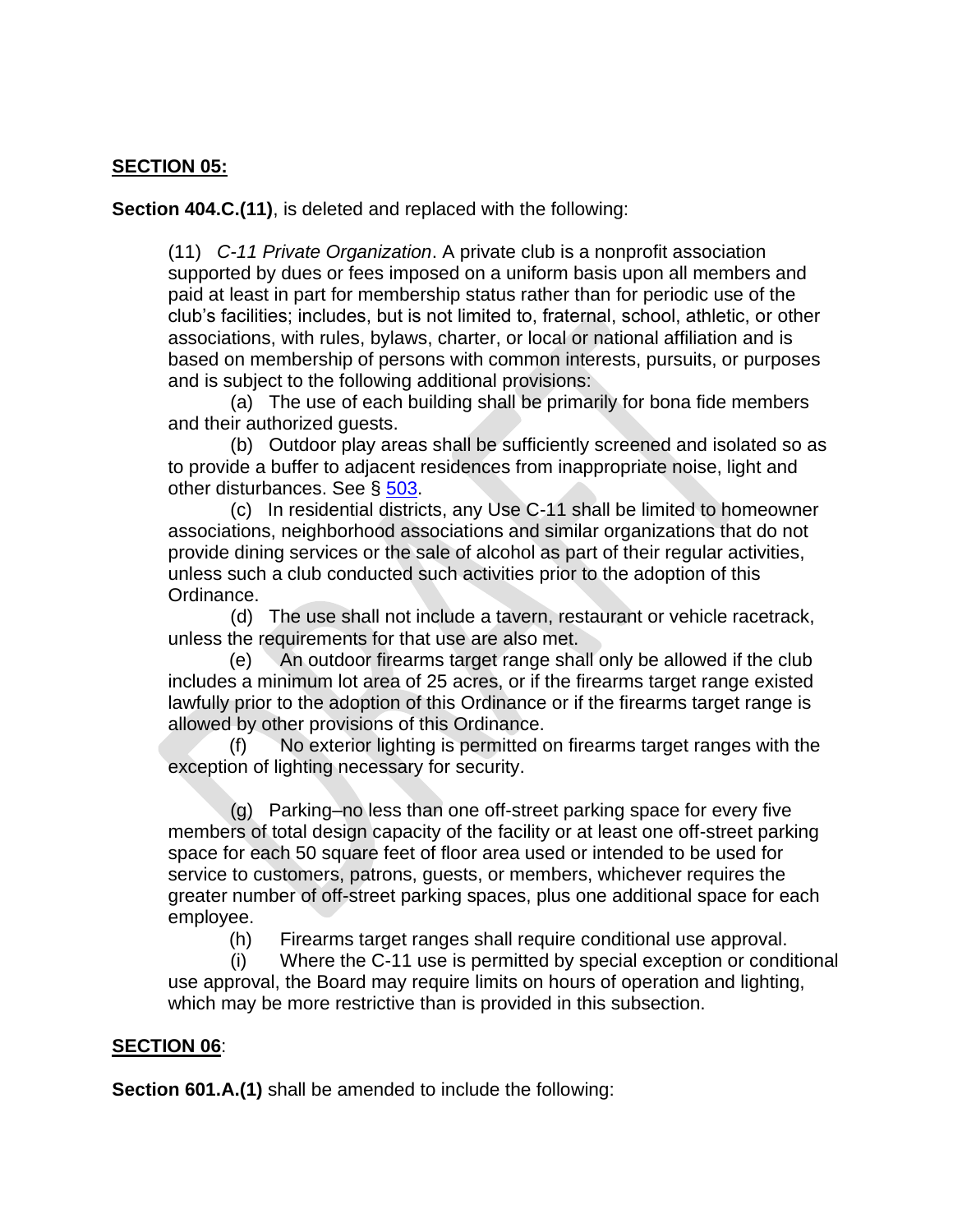(y) H-16 – Accessory Firearms Target Range.

**Section 601.A.(2)** shall be amended to include the following:

(c) E-28 – Indoor Firearms Target Range.

### **SECTION 07:**

**Section 602.A.(1)** shall be amended to include the following:

(cc) H-16 – Accessory Firearms Target Range.

**Section 602.A.(2)** shall be amended to include the following:

(f) E-27 – Outdoor Firearms Target Range.

(g) E-28 - Indoor Firearms Target Range.

#### **SECTION 08:**

**Section 603.A.(1)** shall be amended to include the following:

(cc) H-16 – Accessory Firearms Target Range.

**Section 603.A.(2)** shall be amended to include the following:

(e) E-28 - Indoor Firearms Target Range.

## **SECTION 09:**

**Section 604.A.(1)** shall be amended to include the following:

(cc) H-16 – Accessory Firearms Target Range.

**Section 604.A.(2)** shall be amended to include the following:

(e) E-27 – Outdoor Firearms Target Range. (f) E-28 - Indoor Firearms Target Range.

## **SECTION 10:**

**Section 605.A.(1)** shall be amended to include the following:

(cc) H-16 – Accessory Firearms Target Range.

**Section 605.A.(2)** shall be amended to include the following: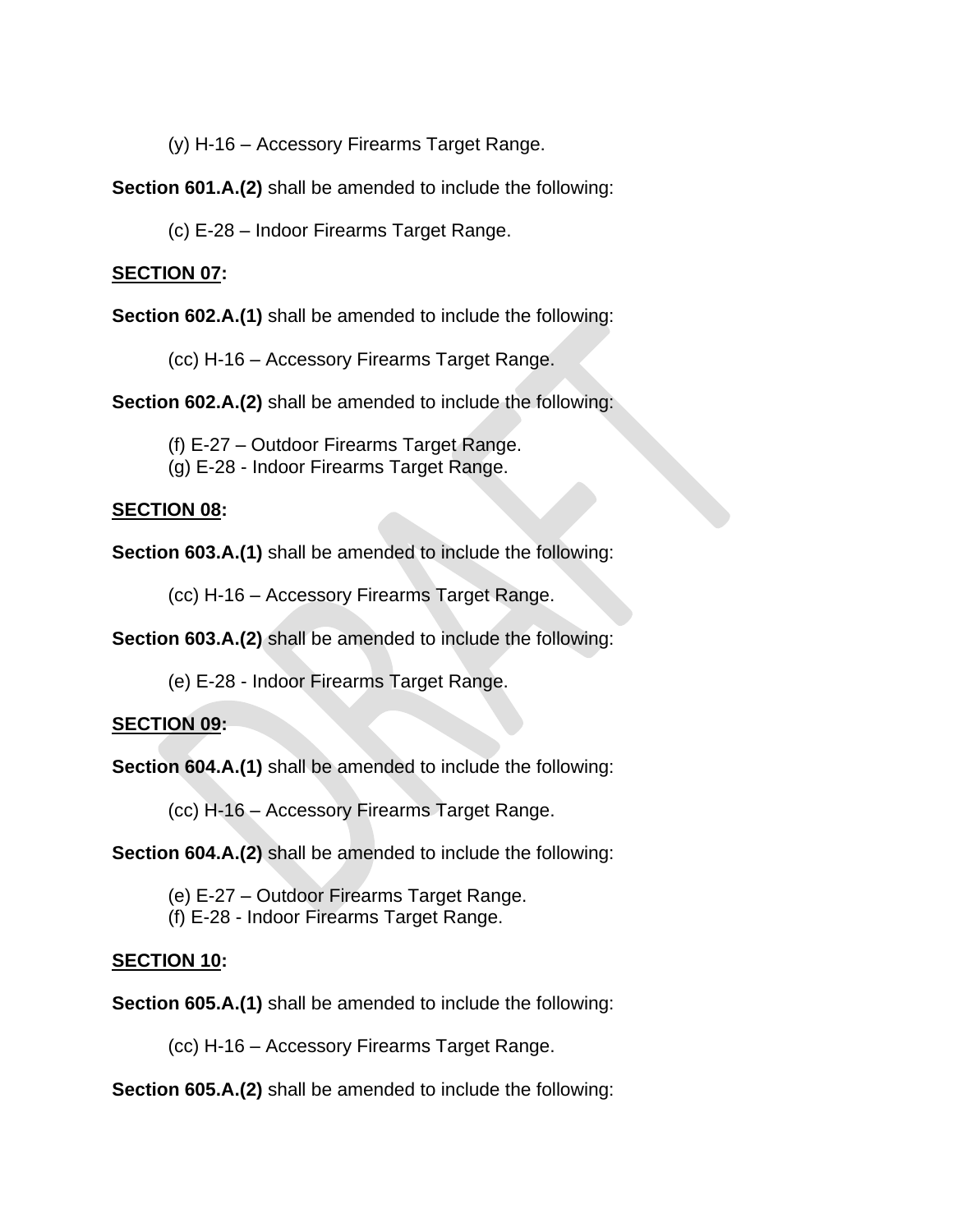(e) E-28 - Indoor Firearms Target Range.

Existing subsections (e) through (h) shall be re-lettered to become subsections (f) though (i).

## **SECTION 11:**

**Section 606.A.(1)** shall be amended to include the following:

(ww) H-16 – Accessory Firearms Target Range.

**Section 606.A.(2)** shall be amended to include the following:

(c) E-28 - Indoor Firearms Target Range.

## **SECTION 12:**

**Section 607.A.(1)** shall be amended to include the following:

(jj) H-16 – Accessory Firearms Target Range.

**Section 607.A.(2)** shall be amended to include the following:

(c) E-28 - Indoor Firearms Target Range.

## **SECTION 13:**

**Section 608.A.(1)** shall be amended to include the following:

(fff) H-16 – Accessory Firearms Target Range.

**Section 608.A.(2)** shall be amended to include the following:

(h) E-28 - Indoor Firearms Target Range.

Existing subsections (h) through (j) shall be re-lettered to become subsections (i) through (k).

# **SECTION 14:**

**Section 609.A.(1)** shall be amended to include the following:

(bbb) H-16 – Accessory Firearms Target Range.